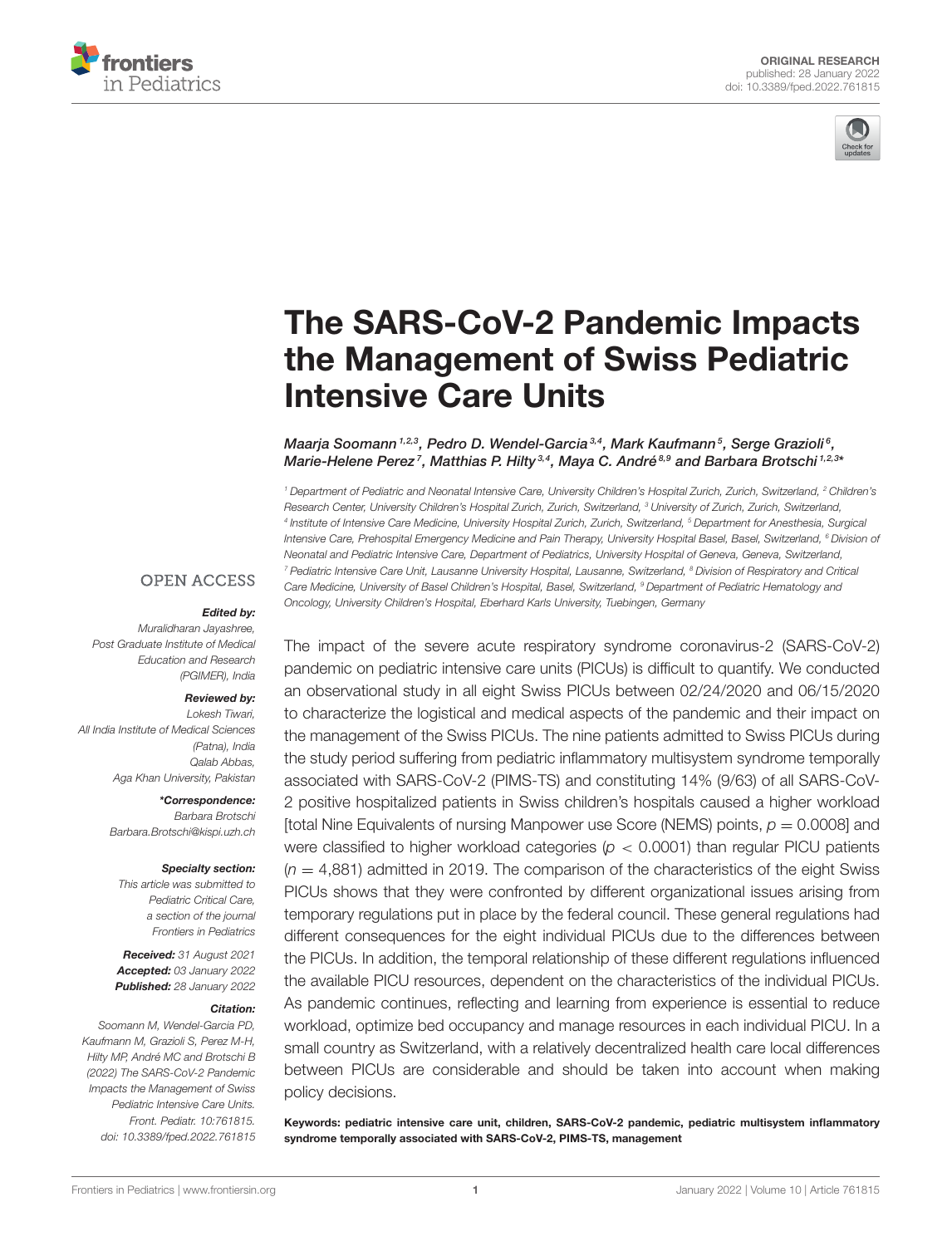# INTRODUCTION

Children have been reported to be affected by the severe acute respiratory syndrome coronavirus-2 (SARS-CoV-2) in 2–8% of all reported cases  $(1-4)$ . In addition, they seem to experience milder disease courses, as only 0.2–2% of all affected children have been severely or critically ill [\(1,](#page-5-0) [4](#page-5-1)[–6\)](#page-5-2). In the course of the pandemic clusters of severely affected pediatric patients with symptoms similar, although distinctively different from severe Kawasaki disease were reported in Europe and North America [\(7–](#page-5-3)[13\)](#page-6-0). This new syndrome was named pediatric inflammatory multisystem syndrome temporally associated with SARS-CoV-2 (PIMS-TS) or multisystem inflammatory syndrome in children (MIS-C) [\(3,](#page-5-4) [9\)](#page-5-5). It's clinical and laboratory presentations have been described in depth in a series of case reports and case series by now [\(7](#page-5-3)[–16\)](#page-6-1). Most of the patients diagnosed with PIMS-TS have been treated according to protocols with corticosteroids or immunoglobulins or both, but a high need for organ supportive measures has been reported [\(3,](#page-5-4) [8,](#page-5-6) [17–](#page-6-2)[20\)](#page-6-3). In addition to having to care for patients with this new syndrome, Swiss PICUs were confronted with organizational issues arising from temporary regulations put in place by the federal council due to the pandemic.

There are eight PICUs in Switzerland, distributed all over the small country of 41,285 square kilometers with 8.6 million inhabitants [\(21,](#page-6-4) [22\)](#page-6-5). Two PICUs are located in the French speaking part, six PICUs in the German speaking part and none in the Italian speaking part of Switzerland. The aim of our study is to describe the different logistical and medical challenges facing the Swiss PICUs during the first wave of the SARS-CoV-2 pandemic.

# MATERIALS AND METHODS

#### PICU Burden

All eight Swiss PICUs provided data on organizational characteristics and the situation in their units during the study period. These included general characteristics (total number of beds, total number of admissions, and affiliation to adult hospitals) and characteristics related to the SARS-CoV-2 pandemic (percentage of scheduled admissions, cancellation of interventions, staff recruited to adult wards, and percentage of PIMS-TS patients).

For comparing workloads the Nine Equivalents of nursing Manpower use Score (NEMS) and Riker Sedation-Agitation Scale (SAS) as well as a Swiss derivative of the two, the Swiss Society of Intensive Care Medicine (SSICM) shift categories were used

<span id="page-1-0"></span>

| <b>TABLE 1</b>   Classification criteria for the Swiss Society of Intensive Care Medicine |
|-------------------------------------------------------------------------------------------|
| (SSICM) shift categories.                                                                 |

| Category | 1А                   | 1B                                                                            | 2                                                                       | з                          |
|----------|----------------------|-------------------------------------------------------------------------------|-------------------------------------------------------------------------|----------------------------|
| Criteria | or<br>$NEMS > 21$ or | $NEMS > 30$ NEMS 21-30<br>and $SAS > 5$ NEMS 13-20<br>and $SAS > 5$ $SAS > 5$ | and SAS $\leq$ 5 and SAS $\leq$ 5 SAS $\leq$ 5<br>or<br>NFMS $<$ 13 and | NEMS 13-20 NEMS $<$ 13 and |

NEMS, Nine Equivalents of nursing Manpower use Score; SAS, Riker Sedation-Agitation Scale.

[\(23](#page-6-6)[–25\)](#page-6-7). These scores are used as standard practice in all PICUs in Switzerland and filled out per patient per shift immediately after every nursing working shift. The routine length of a nursing staff shift is 9 h and planned or unplanned double shifts were not practiced. If unplanned absences occurred, units reduced their bed availability for this shift. NEMS score is well-validated and easier to use than the Therapeutic Intervention Scoring System, therefore the Swiss society of intensive care medicine has established using this scoring system nationwide [\(26–](#page-6-8)[30\)](#page-6-9). NEMS includes data on interventions as well as of therapies and reflects the workload of nurses and physicians. The score includes the following nine items: basic monitoring, intravenous medication, mechanical ventilator support, supplementary ventilator care, single vasoactive medication, multiple vasoactive medication, dialysis techniques, specific interventions in the intensive care unit (ICU), and specific interventions outside the ICU [\(23\)](#page-6-6). The higher the NEMS Score, the more nursing manpower was needed during a certain shift or during the whole ICU stay. SAS is used to evaluate a patient's level of sedation and agitation. During each shift each patient is given a score from one to seven ranging from an unarousable patient to a dangerously agitated patient [\(24\)](#page-6-10). SSICM shift categories integrate NEMS and SAS, category 1A of the SSICM defines the most, and category 3 the least, work-load intensive shift for ICU nurses [\(25\)](#page-6-7). Details SSICM shift categories are shown in **[Table 1](#page-1-0)**.

# Patient and Population Data

In order to compare the critically ill SARS-CoV-2 pediatric patients to the regular PICU population, data on all patients hospitalized in the eight Swiss PICUs in 2019 was used. The whole year instead of the corresponding time period in 2019 was used to avoid a seasonal bias in the group representing regular PICU patients. This data was drawn from the Minimal Dataset of the Swiss Society of Intensive Care Medicine (MDSi) [\(31\)](#page-6-11). The Pediatric Index of Mortality 2 (PIM2) was used as an indicator of predicted case severity of the patients with PIMS-TS and the general PICU population [\(32\)](#page-6-12). Data of the patients with PIMS-TS was retrospectively gathered in all eight Swiss PICUs on patients hospitalized from February 24, 2020, the date on which the first SARS-CoV-2 PCR positive patient was reported in Switzerland, up until the June 15, 2020. Included were all patients with age below 20 years and a positive SARS-CoV-2 polymerase chain reaction (PCR) result or the diagnosis of PIMS-TS according to either the Royal College of Child Health

**Abbreviations:** ARDS, acute respiratory distress syndrome; FOPH, Federal Office of Public Health; ICU, intensive care unit; IQR, interquartile range; MDSi, Minimal Dataset of the Swiss Society of Intensive Care Medicine; MIS-C, multisystem inflammatory syndrome in children; NEMS, Nine Equivalents of nursing Manpower use Score; PCR, polymerase chain reaction; PICU, pediatric intensive care unit; PIM2, Pediatric Index of Mortality 2; PIMS-TS, pediatric inflammatory multisystem syndrome temporally associated with severe acute respiratory syndrome coronavirus-2; pRIFLE, pediatric Risk, Injury, Failure, Loss, End Stage Renal Disease; RISC-19-ICU, Risk Stratification in COVID-19 patients in the ICU; SARS-CoV-2, severe acute respiratory syndrome coronavirus-2; SAS, Sedation-Agitation Scale; SSICM, Swiss Society of Intensive Care Medicine.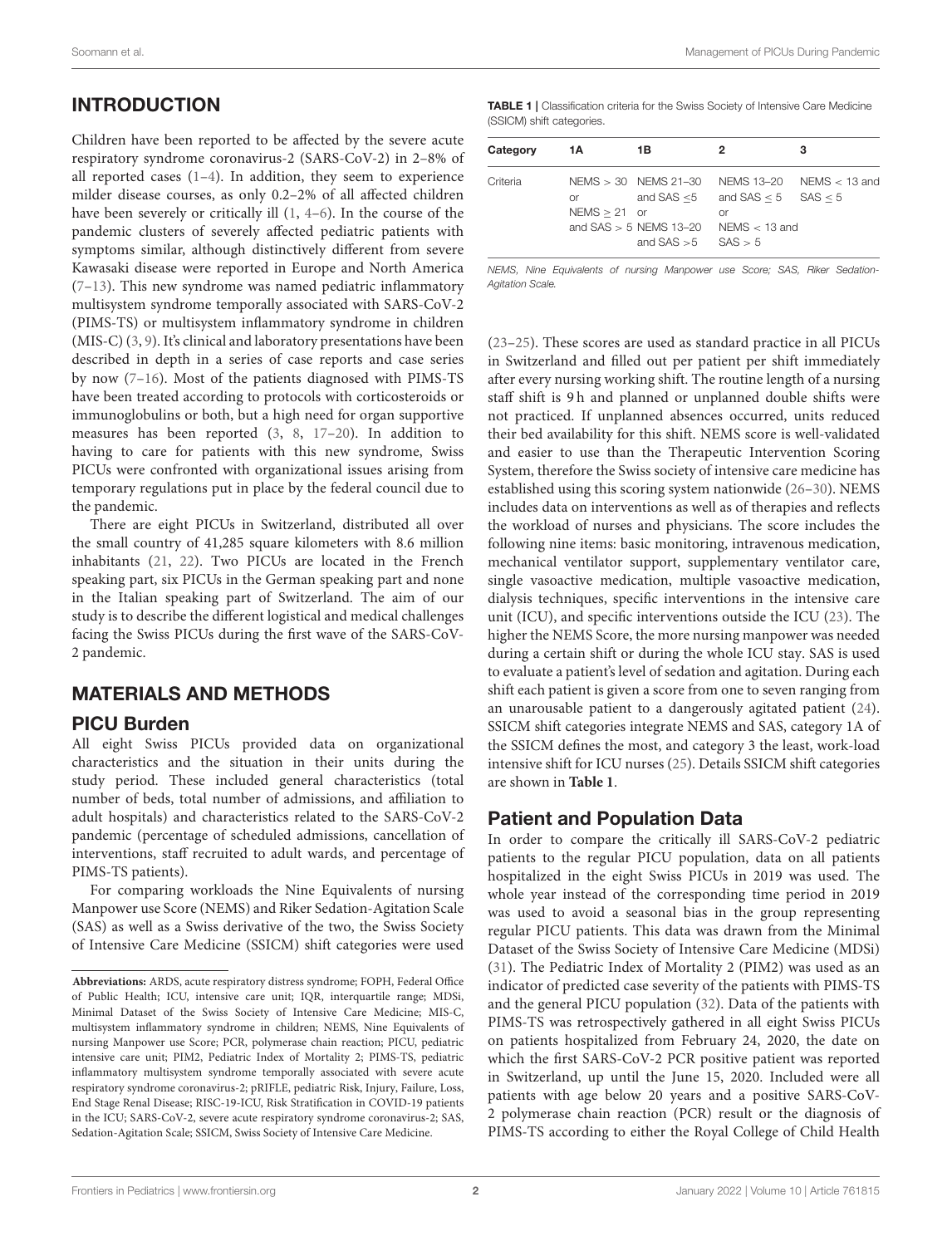<span id="page-2-0"></span>

| TABLE 2   General characteristics and characteristics related to the pandemic of the eight Swiss pediatric intensive care units between 02-24-2020 and 06-15-2020. |
|--------------------------------------------------------------------------------------------------------------------------------------------------------------------|
|--------------------------------------------------------------------------------------------------------------------------------------------------------------------|

| <b>Characteristics</b>                                     | PICU <sub>1</sub> | PICU <sub>2</sub> | PICU <sub>3</sub> | PICU <sub>4</sub> | PICU <sub>5</sub> | PICU <sub>6</sub> | PICU <sub>7</sub> | PICU <sub>8</sub> |
|------------------------------------------------------------|-------------------|-------------------|-------------------|-------------------|-------------------|-------------------|-------------------|-------------------|
| <b>General characteristics</b>                             |                   |                   |                   |                   |                   |                   |                   |                   |
| Children hospital associated with adult hospital           | <b>No</b>         | Yes               | Yes               | Yes               | Yes               | Yes               | <b>No</b>         | <b>No</b>         |
| Number of PICU beds                                        | 8                 | 12                | 9                 | $\overline{7}$    | 12                | 11                | 10                | 25                |
| ECMO center                                                | <b>No</b>         | Yes               | <b>No</b>         | Yes               | Yes               | <b>No</b>         | <b>No</b>         | Yes               |
| Perform hemodiafiltration                                  | <b>No</b>         | Yes               | <b>No</b>         | Yes               | Yes               | Yes               | <b>No</b>         | Yes               |
| Characteristics related to the pandemic                    |                   |                   |                   |                   |                   |                   |                   |                   |
| Total number of admissions                                 | 115               | 224               | 99                | 265               | 168               | 156               | 136               | 365               |
| Total NEMS points per patient                              | 237               | 219               | 262               | 186               | 466               | 164               | 305               | 294               |
| Percentage of scheduled admissions                         | 24%               | 49%               | 9%                | 16%               | 51%               | 24%               | 27%               | 49%               |
| Cancellation of scheduled interventions                    | Yes               | Yes               | Yes               | Yes               | Yes               | Yes               | Yes               | Yes               |
| Staff recruited to adult wards                             | Yes               | <b>No</b>         | Yes               | Yes               | Yes               | Yes               | <b>No</b>         | <b>No</b>         |
| Percentage PIMS-TS patients of all admissions              | 0.9%              | 0                 | 0                 | 1.5%              | 1.8%              | 0                 | $\circ$           | 0.3%              |
| Number of positive SARS-CoV-2 PCR patients without PIMS-TS | 0                 | $\Omega$          | $\circ$           | 0                 | $\circ$           | 0                 | $\circ$           | 0                 |
|                                                            |                   |                   |                   |                   |                   |                   |                   |                   |

ECMO, extra corporal membrane oxygenation; NEMS, Nine Equivalents of nursing Manpower use Score; PCR, polymerase chain reaction; PICU, pediatric intensive care unit; PIMS-TS, pediatric inflammatory multisystem syndrome temporally associated with severe acute respiratory syndrome coronavirus-2; SARS-CoV-2, severe acute respiratory syndrome coronavirus-2.

and Pediatrics [\(33\)](#page-6-13), the World Health Organization [\(34\)](#page-6-14) or the Centers for Disease Control and Prevention case definitions [\(35\)](#page-6-15), during the PICU stay. Patient data was collected from chart notes and anonymized in the respective centers with a custom made questionnaire, one center's data was obtained from the Risk Stratification in COVID-19 patients in the ICU (RISC-19-ICU) registry [\(36\)](#page-6-16). Information was gathered also on the use of antiinflammatory medications including corticosteroids, intravenous immunoglobulin, anakinra, and tocilizumab, which all have been licensed for use in other conditions but were used off label for PIMS-TS.

General epidemiological data on the SARS-CoV-2 pandemic in Switzerland was drawn from the official website of the Swiss Federal Office of Public Health (FOPH) [\(37\)](#page-6-17). As no reliable serological data was available at the whole population level, the total number of SARS-CoV-2 PCR positive tests in Switzerland was used in calculations to represent number the SARS-CoV-2 cases despite our PIMS-TS group mostly being PCR negative and seropositive. Data on the demographics of Switzerland was obtained from the website of the Swiss Federal Statistical Office [\(21\)](#page-6-4).

#### Definitions of Organ Dysfunction

Acute respiratory distress syndrome (ARDS) was defined according to the Pediatric Acute Lung Injury Consensus Conference definition for pediatric acute respiratory distress syndrome [\(38\)](#page-6-18). Shock was defined as an arterial systolic blood pressure below the age adapted 5th percentile or a systolic blood pressure below two standard deviations of the age adapted mean, and/or the need for vasoactive support to maintain blood pressure in the range [\(39,](#page-6-19) [40\)](#page-6-20). Myocardial injury was defined as ejection fraction reduced below 55% measured using the biplane Simpson method according to the current pediatric echocardiographic recommendations [\(41,](#page-6-21) [42\)](#page-6-22). Renal dysfunction was defined according to the pRIFLE classification [\(43\)](#page-6-23). Hepatic dysfunction was defined as the elevation of liver enzymes above the age adapted reference and elevation of prothrombin time [\(44\)](#page-6-24). An abnormal prothrombin time or activated partial thromboplastin time (according to age adapted reference values of the local laboratories) was classified as a coagulation disorder [\(45\)](#page-6-25).

#### Ethical Approval

The study proposal (KEK: 2020-00720), as well as the RISC-19-ICU (KEK: 2020-00322, [ClinicalTrials.gov](https://ClinicalTrials.gov) Identifier: NCT04357275) registry have been evaluated by the Cantonal Ethics Committee of Zurich, a member of the Swiss Association of Research Ethics Committees—Swissethics and in line with the Swiss Federal Human Research Act deemed exempt from the need for additional ethics approval. The study complies with the Declaration of Helsinki, the Guidelines on Good Clinical Practice (GCP-Directive) issued by the European Medicines Agency as well as the Swiss law and Swiss regulatory authority requirements and has been designed in accordance with the Strengthening the Reporting of Observational Studies in Epidemiology (STROBE) guidelines for observational studies.

#### Statistical Analysis

Statistical analysis was conducted employing the R environment for statistical computing version 4.0.2. Comparisons of population characteristics were performed using Wilcoxon rank-sum test for continuous not normally distributed and the chi-squared test for categorical variables. Continuous not normally distributed data is presented as median with interquartile ranges (IQR) and nominal data as counts and percentages.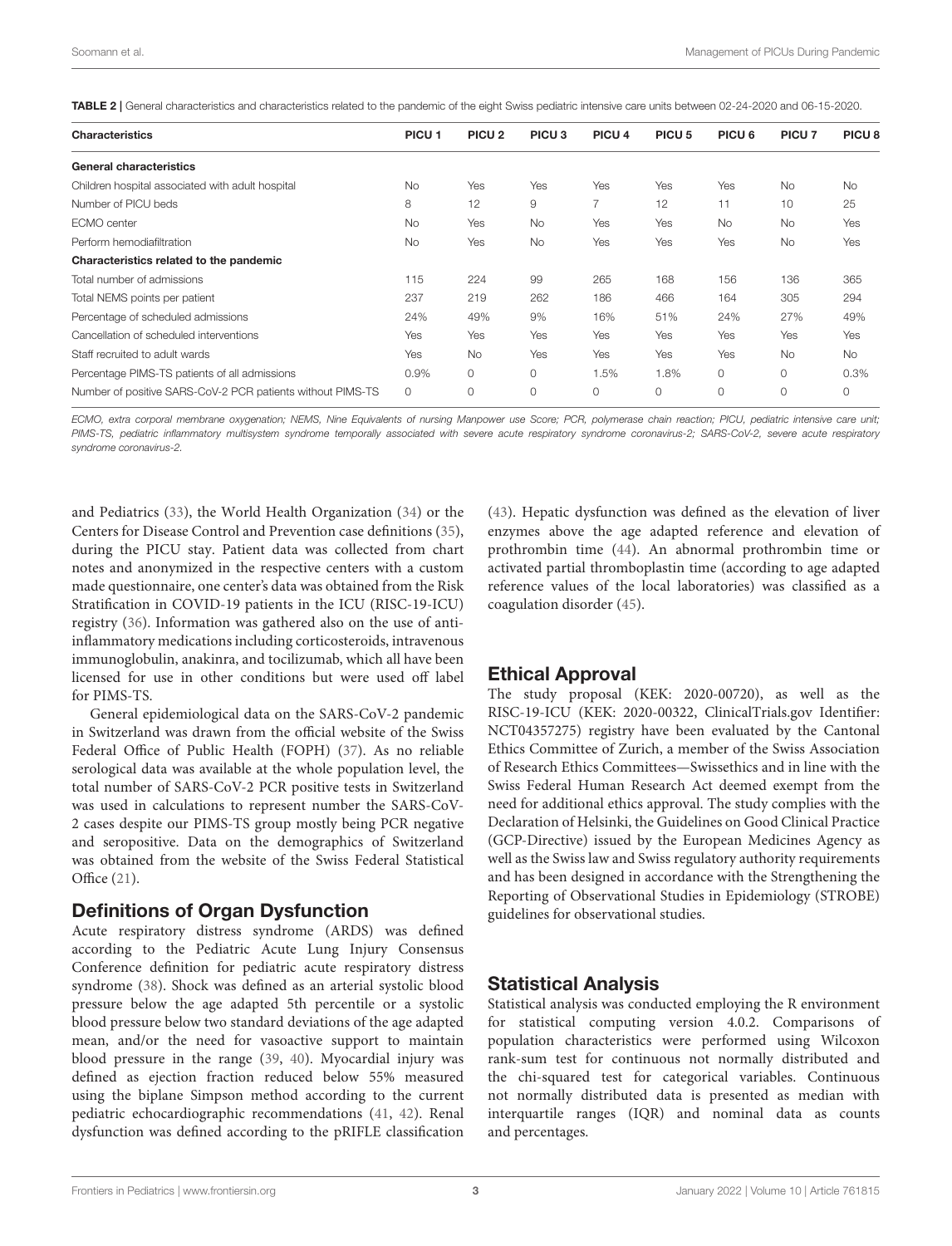<span id="page-3-0"></span>TABLE 3 | Comparison of PIMS-TS patients and all PICU patients hospitalized in 2019 based on quantitative and qualitative measures of case complexity.

| <b>PIMS-TS</b><br>patients    | All patients<br>in 2019             | p value                                                                                    |
|-------------------------------|-------------------------------------|--------------------------------------------------------------------------------------------|
| $n$ (patients) = 9            | $\mathbf n$<br>$(paths) = 4,881$    |                                                                                            |
| $n$ (shifts) = 273            | $\mathsf{n}$<br>$(shifts) = 63,015$ |                                                                                            |
|                               |                                     |                                                                                            |
| $10(9-11)$                    | $1.6(0.8 - 3.9)$                    | < 0.0001                                                                                   |
| 72 (0-99)                     | $0(0-24)$                           | 0.025                                                                                      |
| $4.3(1.5 - 7.2)$              | $1.4(0.6 - 3.2)$                    | 0.07                                                                                       |
| 569 (496-736)                 | $92(51 - 239)$                      | 0.0008                                                                                     |
|                               |                                     |                                                                                            |
| <b>SSICM shift categories</b> |                                     |                                                                                            |
| 156 (57.1)                    | 23,557 (37.4)                       | 0.0001                                                                                     |
| 117 (42.9)                    | 39,458 (62.6)                       |                                                                                            |
|                               |                                     |                                                                                            |
| 33(12.1)                      | 6,523(10.4)                         | 0.35                                                                                       |
| 240 (87.9)                    | 56,492 (89.6)                       |                                                                                            |
|                               |                                     | Quantitative measures, median (IQR)<br>Qualitative measures, number of shifts (percentage) |

IQR, interquartile range; NEMS, Nine Equivalents of nursing Manpower use Score; PICU, pediatric intensive care unit; PIM2, Pediatric Index of Mortality 2; PIMS-TS, pediatric inflammatory multisystem syndrome temporally associated with severe acute respiratory syndrome coronavirus-2; SAS, Sedation-Agitation Scale; SSICM, Swiss Society of Intensive Care Medicine.

## RESULTS

#### PICU Burden

The Swiss PICUs varied in general characteristics as well as in characteristics related to the pandemic. The different medical and logistical aspects affecting the PICUs are listed in **[Table 2](#page-2-0)**. In addition to some PICUs having to care for patients with this new syndrome, all PICUs were confronted with organizational issues arising from temporary regulations put in place by the federal council due to the pandemic. These general regulations had different consequences for the eight PICUs due to their different characteristics. As shown in **[Table 2](#page-2-0)**, there were units (PICU 8) not affiliated to adult hospitals and without staff recruitment to adult wards, where nevertheless scheduled interventions were canceled due to regulations set by the federal council. As a consequence, this PICU was not fully occupied and had a relatively low workload. Other PICUs (PICU 5), however, were affiliated to an adult ward and staff recruitment to the adult wards was required. Therefore, cancellation of scheduled interventions was essential to have enough manpower and staff for the emergency admissions to these PICUs (PICU 5). Other PICUs (PICU 1) were also influenced by local circumstances with staff being recruited to adult wards due to staff shortage in the area despite the PICU not being affiliated with an adult hospital.

<span id="page-3-1"></span>TABLE 4 | General characteristics of patients with pediatric inflammatory multisystem syndrome temporally associated with severe acute respiratory syndrome coronavirus-2 (PIMS-TS), details on organ dysfunction and applied therapies

| Characteristic                                      | n (%)      | Median (IQR)   |
|-----------------------------------------------------|------------|----------------|
| <b>General characteristics</b>                      |            |                |
| Age in years                                        |            | $11(9-11.5)$   |
| Gender                                              |            |                |
| Female                                              | 2 (22%)    |                |
| Male                                                | 7 (78%)    |                |
| Body mass index in kg/m <sup>2</sup>                |            | 20 (16.8–26.4) |
| Organ dysfunction                                   |            |                |
| Acute respiratory distress syndrome                 | 2 (22%)    |                |
| Shock                                               | 8 (89%)    |                |
| Myocardial injury                                   | 4(44%)     |                |
| Renal dysfunction                                   | 6 (67%)    |                |
| Hepatic dysfunction                                 | 4 (44%)    |                |
| Coagulation disturbances                            | 6 (67%)    |                |
| <b>Supportive measures</b>                          |            |                |
| Any type of respiratory support                     | $9(100\%)$ |                |
| Highest level of respiratory support                |            |                |
| Invasive ventilation                                | 5(56%)     |                |
| Non-invasive ventilation (NIV)                      | 1 (11%)    |                |
| Continuous positive airway pressure (CPAP)          | $0(0\%)$   |                |
| High-flow nasal cannula (HFNC)                      | $1(11\%)$  |                |
| Low-flow nasal cannula (LFNC)                       | 2(22%)     |                |
| Duration of respiratory support per patient in days |            |                |
| Invasive ventilation ( $n = 5$ )                    |            | $3.8(3-8)$     |
| NIV ( $n = 3$ )                                     |            | $1(0.4-4)$     |
| CPAP $(n = 0)$                                      |            | 0              |
| HFNC $(n = 2)$                                      |            | $3(2-4)$       |
| LFNC $(n=3)$                                        |            | $1(1-6.3)$     |
| Vasopressors or inotropes                           | 8 (89%)    |                |
| Duration in days                                    |            | $3.5(3-4.8)$   |
| Extracorporeal membrane oxygenation (ECMO)          | 0          |                |
| Continuous renal replacement therapy                | $1(11\%)$  |                |
| Duration in days                                    |            | 3              |
| Cytokine absorption therapy                         | $1(11\%)$  |                |
| <b>Drug therapies</b>                               |            |                |
| Hydroxychloroquine                                  | 3 (33%)    |                |
| Intravenous immunoglobulin (IVIG)                   | 6(67%)     |                |
| Steroids                                            | 6 (67%)    |                |
| Biological agents                                   | 6 (67%)    |                |
| Anakinra                                            | 6 (67%)    |                |
| Tocilizumab                                         | 2 (22%)    |                |
| <b>Combinations of immunotherapies</b>              |            |                |
| None                                                | 1 (11%)    |                |
| IVIG only                                           | $1(11\%)$  |                |
| Anakinra only                                       | $1(11\%)$  |                |
| Steroids and anakinra                               | $1(11\%)$  |                |
| Steroids and IVIG                                   | 1 (11%)    |                |
| IVIG, steroids, and anakinra                        | 2(22%)     |                |
| IVIG, steroids, anakinra, and tocilizumab           | 2(22%)     |                |
| <b>Outcome</b>                                      |            |                |
| Patients alive on discharge                         | $9(100\%)$ |                |
|                                                     |            |                |

IVIG, intravenous immunoglobulins.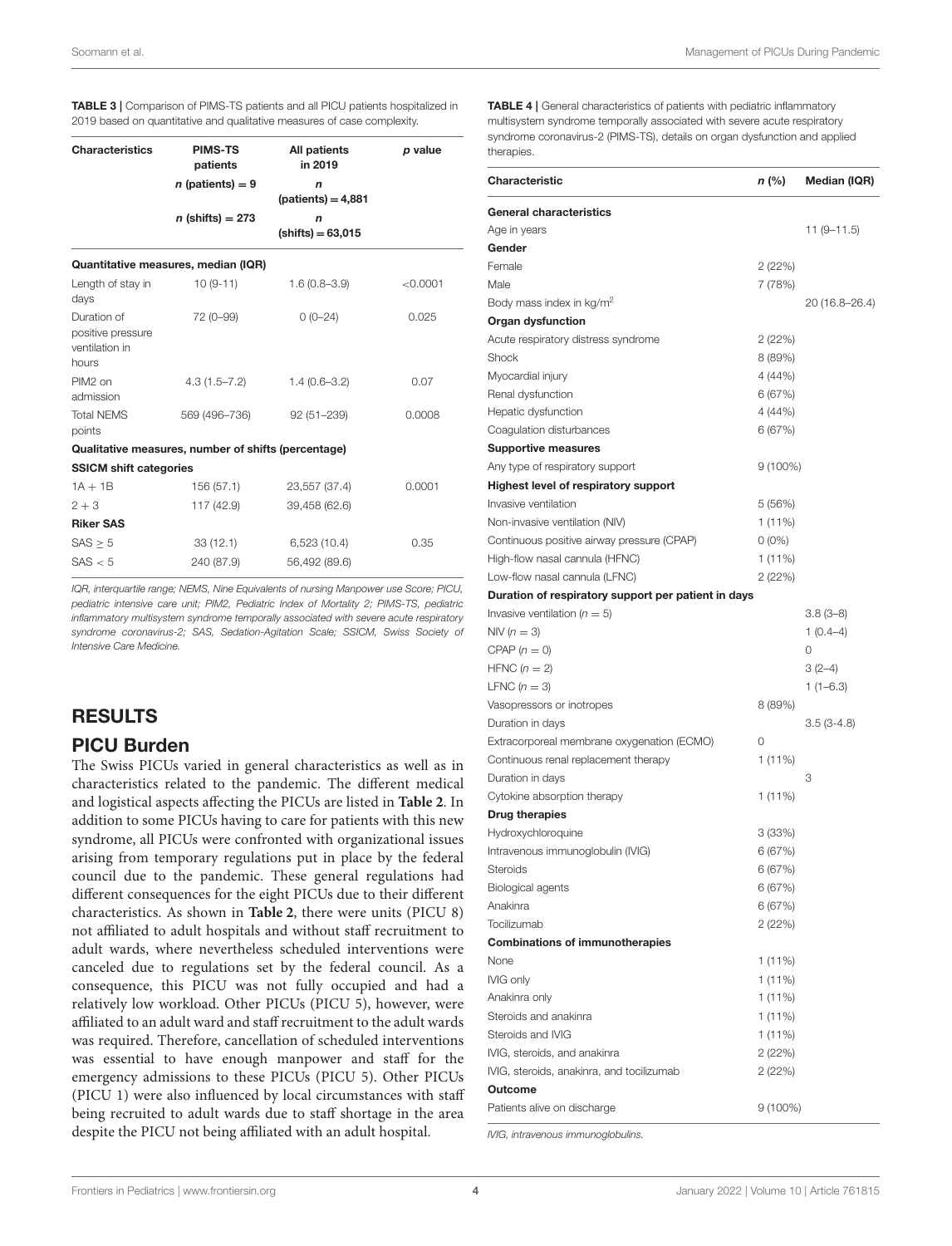Four out of eight PICUs had patients admitted with PIMS-TS between February 24, 2020 and June 15, 2020. Patients with PIMS-TS constituted 0.6% of all Swiss PICU admissions (9/1,528) during this time period and 0.3–1.8% of the PICU admissions of PICUs treating patients with PIMS-TS. A comparison of patients with PIMS-TS and general pediatric intensive care unit patients hospitalized in 2019 is shown in **[Table 3](#page-3-0)**, based on quantitative and qualitative measures of case complexity. Patients with PIMS-TS had higher total NEMS scores ( $p = 0.0008$ ) and were classified to higher SSICM workload categories more frequently than general PICU patients hospitalized in 2019 ( $p < 0.0001$ ).

# Epidemiology of SARS CoV-2 Positive **Patients**

The total of 1,113 children and young adults under the age of 20 were tested positive for SARS-CoV-2 infection between February 24, 2020 and June 15, 2020 in Switzerland, of which 6% (63/1,113) had to be hospitalized [Swiss FOPH [\(37\)](#page-6-17)]. Ten pediatric patients with a concurrent positive SARS-CoV-2 PCR result or with PIMS-TS were hospitalized in PICUs. The only patient not diagnosed with PIMS-TS was admitted to the PICU due to an acute necrotizing encephalopathy. As the role of SARS-CoV-2 in the pathogenesis and disease progression remained unclear in this case, this patient's data was excluded from the present analysis. The nine remaining patients with PIMS-TS hospitalized in Swiss PICUs constituted 14% (9/63) of all SARS-CoV-2 positive hospitalized and 1% (9/1,113) of all SARS-CoV-2 positive children and young adults under the age of 20 in Switzerland during that period [Swiss FOPH [\(37\)](#page-6-17)]. The incidence of severe PIMS-TS requiring hospitalization at a PICU was, therefore, 0.5 per 100,000 people under the age of 20 during the study period. No information is available on seropositivity in the general population during the study period. The general characteristics of all the PIMS-TS patients, details on organ dysfunction and applied therapies are presented in **[Table 4](#page-3-1)**.

# **DISCUSSION**

In this observational study, we describe different aspects of the first wave of the SARS-CoV-2 pandemic impacting the management of Swiss PICUs. Many of these aspects are difficult to measure and especially their temporal relationship complicates the analysis. Although, initially the disease was thought to affect predominantly adult departments, in the course of the pandemic, pediatric units and PICUs were more and more affected. Most of the staff were confronted with a pandemic, a new and unknown situation, for the first time in their life.

The absolute number of pediatric patients requiring intensive care due to severe SARS-CoV-2 and PIMS-TS during the study period was low. Similar results of hospitalized children and adolescents admitted to PICUs have been reported in other studies as well [\(46,](#page-6-26) [47\)](#page-6-27). Although Switzerland is a small country, eight independent PICUs treat critically ill children. Each PICU is quite small, operating a relatively small number of beds. Although cooperation between the PICUs exists in

several forms, every day professional exchange is not common. These circumstances explain why it took time for the PICU staff to learn about the new disease. However, in the course of the first wave of the pandemic, the PICUs recognized, that it is important to cooperate and to exchange experiences with each other to learn fast about the new disease and to improve patient outcome. As a consequence, Swiss consensus guidelines to treat pediatric patients with PIMS-TS for best practice were established by a multidisciplinary group of Swiss pediatric clinicians with expertise in intensive care, immunology, rheumatology, infectious diseases, and hematology during the second wave of the pandemic at the end of 2020 [\(http://transfer.](http://transfer.imk.ch/f.php?h=3R2LIfFV&d=1) [imk.ch/f.php?h=3R2LIfFV&d=1\)](http://transfer.imk.ch/f.php?h=3R2LIfFV&d=1).

Apart from the challenge of treating this unknown severely ill patient group, there were different logistical and organizational issues influencing the management of the PICUs. At the beginning of the pandemic a variety of measures to prepare the Swiss hospital network for the pandemic were instituted on federal level. Nationwide, scheduled interventions were canceled to reduce the need for post-interventional intensive care and to increase resources for emergency admissions. The federal government did not differentiate between adult and children's hospitals, provided services or bed occupancy of the individual PICUs. In some regions staff recruitment to the adult wards was required, a measure adopted by regional governments. Our data illustrates the effects of those measures on PICUs. For example, the comparison of PICU 5 with PICU 8 shows the different impact of the policy measures on the workload of individual PICUs. PICU 5 and 8 had almost the same, relatively high, percentage of scheduled admissions. At the same time PICU 8 was not associated to an adult hospital, lost no staff to adult wards and treated very few patients with PIMS-TS, whereas PICU 5 was associated to an adult hospital, a part of its staff was recruited to adult wards and treated significantly more children with PIMS-TS. These clearly different circumstances led to different workloads, to some extent illustrated by the difference in average total NEMS points per patient during the study period (466 vs. 294, **[Table 2](#page-2-0)**). Although small in numbers, PIMS-TS patients admitted to PICUs were severely ill, caused a higher workload then average PICU patients (total NEMS points per patient 569 vs. per general PICU patient 92, **[Table 3](#page-3-0)**)The total impact of these patients on total PICU workload during this period can unfortunately not be quantified based on our data.

Different measures influenced the workload and the bed occupancy of the individual PICUs differently, depending on the presence or absence of the single factors and their temporal relationships. Due to their complexity, the exact quantification and comparison of the impact of all these factors was unfortunately not possible. However, thanks to the observations and experiences of the first wave, we recognize that the individual PICUs should be organized primarily by a regional and not federal level and in accordance with but not the same to the surrounding adult hospitals. A timely analysis of the burden and duties of the individual PICU is essential to reduce the workload of the PICU and simultaneously ensure optimal bed occupancy for economic reasons. During a pandemic timely customization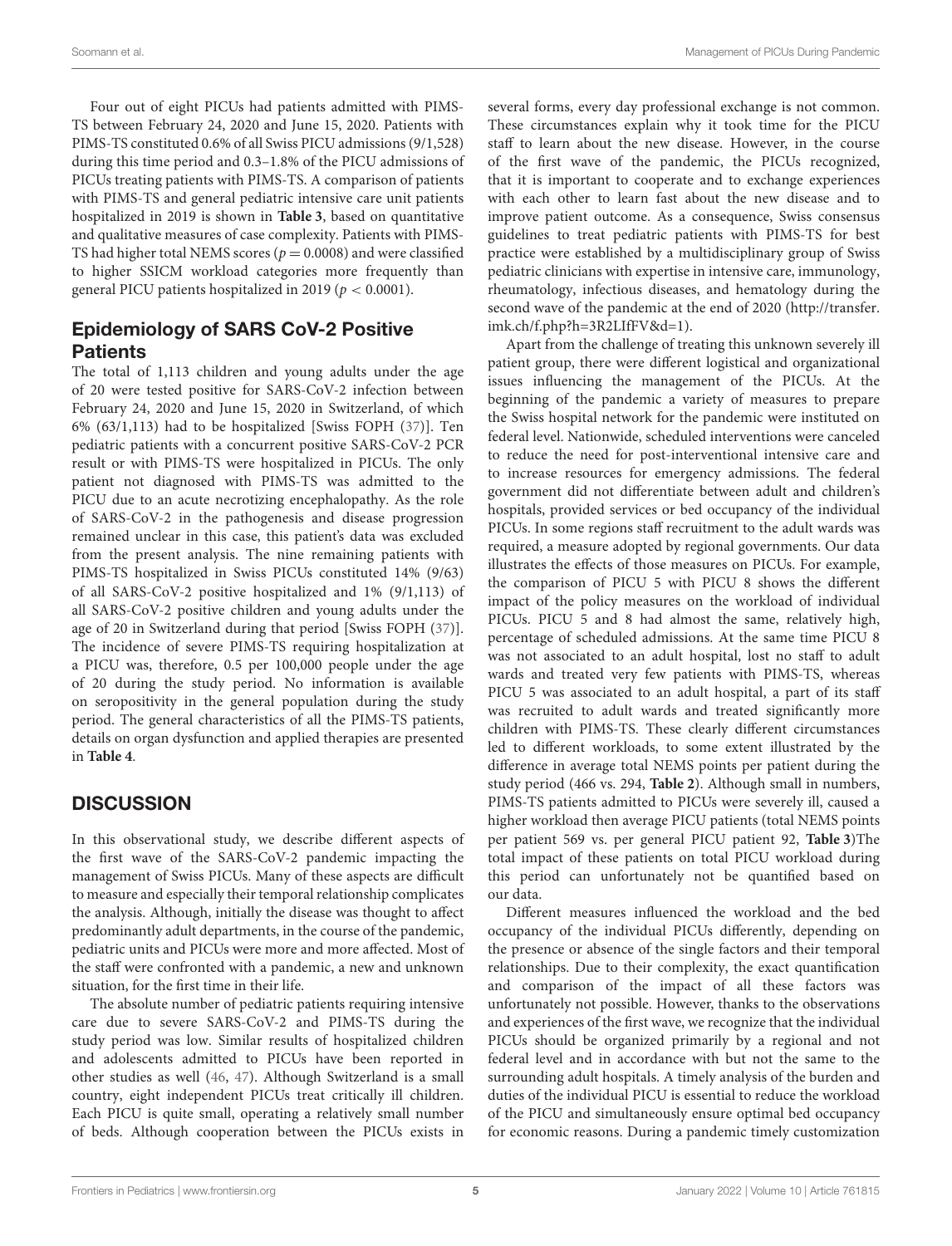of measures is also essential to adapt the usual available resources to the present requirements. Although it is very important to learn of the experiences of the different countries regarding management of a PICU during a pandemic, there is not much literature. Zeng et al. give insights on the management of a PICU in the SARS-CoV-2 pandemic in southwest China. They focus on measurements ensuring the safety of both patients and medical staff [\(48\)](#page-6-28). This paper proposes and optimizes a strategic plan for the management of SARS-CoV-2 outbreak in PICU and use risk management and process control to effectively manage the department as well as to protect both the patients and the staff [\(48\)](#page-6-28).

Our study has some limitations. The retrospective design restricts the range of data available from the study population, this applies for both the historical comparison cohort as well as the epidemiological PIMS-TS data. The logistical aspects are difficult to measure and their temporal relationship has impact on their influence on the management of a single PICU. However, the aim of this study was to describe the different issues of the pandemic influencing the PICUs in Switzerland, a small country organized in a decentralized manner.

In conclusion, the SARS CoV-2 pandemic does not exclusively affect adult ICUs, with PICUs also having to face a variety of eventualities with a plethora of consequences. As pandemic continues, reflecting and learning from experience and cooperate with other PICUs is essential to reduce the workload, optimize the bed occupancy and dispose the resources in each individual PICU. In a small country as Switzerland, the different PICUs should be organized dependent of the local and not federal health care policy due to their different characteristics.

# DATA AVAILABILITY STATEMENT

The original contributions presented in the study are included in the article/supplementary material, further inquiries can be directed to the corresponding author/s.

## **REFERENCES**

- <span id="page-5-0"></span>1. Do LAH, Anderson J, Mulholland EK, Licciardi PV. Can data from paediatric cohorts solve the COVID-19 puzzle? PLOS Pathogens. (2020) 16:e1008798. doi: [10.1371/journal.ppat.1008798](https://doi.org/10.1371/journal.ppat.1008798)
- 2. COVID-19 | European Centre for Disease Prevention and Control. Available online at: [https://qap.ecdc.europa.eu/public/extensions/COVID-19/COVID-](https://qap.ecdc.europa.eu/public/extensions/COVID-19/COVID-19.html#enhanced-surveillance-tab)[19.html#enhanced-surveillance-tab](https://qap.ecdc.europa.eu/public/extensions/COVID-19/COVID-19.html#enhanced-surveillance-tab) (accessed December 13, 2020).
- <span id="page-5-4"></span>3. Jiang L, Tang K, Levin M, Irfan O, Morris SK, Wilson K, et al. COVID-19 and multisystem inflammatory syndrome in children and adolescents. Lancet Infect Dis. [\(2020\) 20:e276–e88. doi: 10.1016/S1473-3099\(20\)](https://doi.org/10.1016/S1473-3099(20)30651-4) 30651-4
- <span id="page-5-1"></span>4. Wald ER, Schmit KM, Gusland DY. A pediatric infectious disease perspective on COVID-19. Clin Infect Dis. (2021) 72:1660–6. doi: [10.1093/cid/ciaa1095](https://doi.org/10.1093/cid/ciaa1095)
- 5. Parri N, Lenge M, Buonsenso D. Children with COVID-19 in Pediatric Emergency Departments in Italy. N Engl J Med. (2020) 383:187– 90. doi: [10.1056/NEJMc2007617](https://doi.org/10.1056/NEJMc2007617)
- <span id="page-5-2"></span>6. Liguoro I, Pilotto C, Bonanni M, Ferrari ME, Pusiol A, Nocerino A, et al. SARS-COV-2 infection in children and newborns: a systematic review. Eur J Pediatr. (2020) 1–18. doi: [10.21203/rs.3.rs-24629/v1](https://doi.org/10.21203/rs.3.rs-24629/v1)

## ETHICS STATEMENT

The studies involving human participants were reviewed and approved by Cantonal Ethics Committee of Zurich, Stampfenbachstrasse 121, 8090 Zurich. Written informed consent to participate in this study was provided by the participants' legal guardian/next of kin.

## AUTHOR CONTRIBUTIONS

MS and BB made the conception and the design of the study and draft the manuscript. PW-G and MK performed all statistical analyses of the study, interpreted results, and critically revised the manuscript. SG, M-HP, MH, and MA helped with acquisition of data and critical review of the manuscript. All authors have read and approved the final manuscript.

## ACKNOWLEDGMENTS

We would like to thank the contributors of all the Swiss PICUs for their effort and help in data collecting: Tilman Humpl (University Hospital of Bern, Department of Pediatric Intensive Care), Thomas Riedel (Cantonal Hospital Graubuenden, Department of Pediatrics), Peter Rimensberger (University Hospital of Geneva, Division of Neonatology and Pediatric Intensive Care, Department of Pediatrics), Bjarte Rogdo (Children's Hospital of Eastern Switzerland, Neonatal, and Pediatric Intensive Care Unit), Martin Stocker (Children's Hospital Lucerne, Neonatal, and Pediatric Intensive Care Unit). We also thank the RISC-19-ICU collaborators represented by Thierry Fumeaux (Hospital of Nyon, Switzerland, Intensive Care Unit), Philippe Guerci (University Hospital of Nancy, France, Department of Anesthesiology and Critical care Medicine), Jonathan Montomoli (Erasmus medical Center, Rotterdam, Netherlands, Department of Intensive Care Medicine), Reto Schüpbach (University Hospital of Zurich, Zurich, Switzerland, Institute of Intensive Care Medicine).

- <span id="page-5-3"></span>7. Feldstein LR, Rose EB, Horwitz SM, Collins JP, Newhams MM, Son MBF, et al. Multisystem inflammatory syndrome in U.S. children and adolescents. N Engl J Med. [\(2020\) 383:334–46. doi: 10.1056/NEJMoa20](https://doi.org/10.1056/NEJMoa2021680) 21680
- <span id="page-5-6"></span>8. Verdoni L, Mazza A, Gervasoni A, Martelli L, Ruggeri M, Ciuffreda M, et al. An outbreak of severe Kawasaki-like disease at the Italian epicentre of the SARS-CoV-2 epidemic: an observational cohort study. Lancet. (2020) 395:1771–8. doi: [10.1016/S0140-6736\(20\)31103-X](https://doi.org/10.1016/S0140-6736(20)31103-X)
- <span id="page-5-5"></span>9. Viner RM, Whittaker E. Kawasaki-like disease: emerging complication during the COVID-19 pandemic. Lancet. (2020) 395:1741–3. doi: [10.1016/S0140-6736\(20\)31129-6](https://doi.org/10.1016/S0140-6736(20)31129-6)
- 10. Riphagen S, Gomez X, Gonzalez-Martinez C, Wilkinson N, Theocharis P. Hyperinflammatory shock in children during COVID-19 pandemic. Lancet. [\(2020\) 395:1607–8. doi: 10.1016/S0140-6736\(20\)](https://doi.org/10.1016/S0140-6736(20)31094-1) 31094-1
- 11. Vella LA, Rowley AH. Current insights into the pathophysiology of multisystem inflammatory syndrome in children. Curr Pediatr Rep. (2021) 1–10. doi: [10.1007/s40124-021-00257-6](https://doi.org/10.1007/s40124-021-00257-6)
- 12. Koskela U, Helve O, Sarvikivi E, Helminen M, Nieminen T, Peltola V, et al. Multi-inflammatory syndrome and Kawasaki disease in children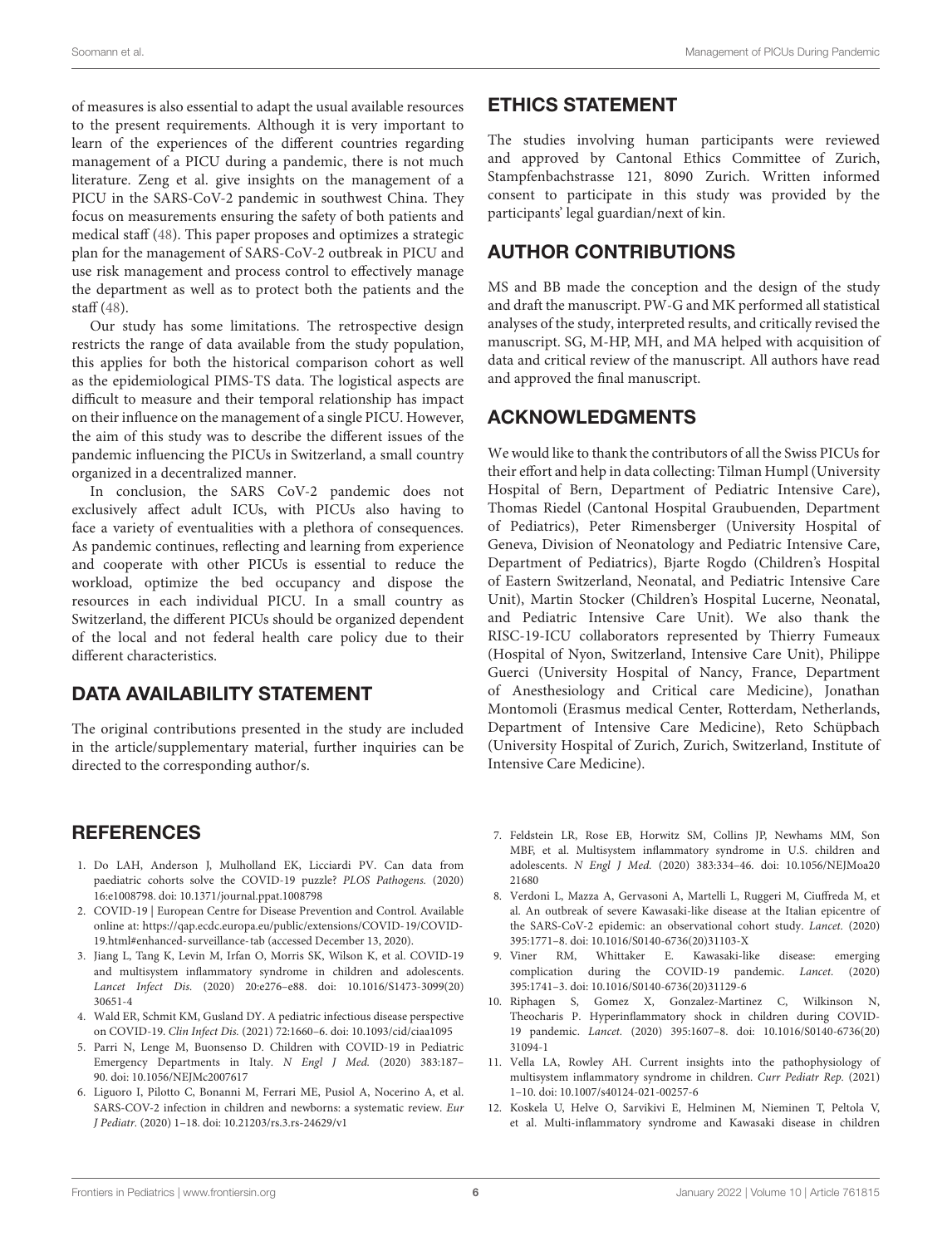during the COVID-19 pandemic: a nationwide register-based study and time series analysis. Acta Paediatr. [\(2021\) 110:3063–8. doi: 10.1111/apa.](https://doi.org/10.1111/apa.16051) 16051

- <span id="page-6-0"></span>13. Guimarães D, Pissarra R, Reis-Melo A, Guimarães H. Multisystem inflammatory syndrome in children (MISC): a systematic review. Int J Clin Pract. (2021) 75:e14450. doi: [10.1111/ijcp.14450](https://doi.org/10.1111/ijcp.14450)
- 14. Whittaker E, Sinha R. COVID-19: lessons learned from a paediatric high consequence infectious diseases unit. Arch Dis Childhood. (2021). 106:e20. doi: [10.1136/archdischild-2020-319114](https://doi.org/10.1136/archdischild-2020-319114)
- 15. Licciardi F, Pruccoli G, Denina M, Parodi E, Taglietto M, Rosati S, et al. SARS-CoV-2-induced Kawasaki-like hyperinflammatory syndrome: a novel COVID phenotype in children. Pediatrics. (2020) 146:e20201711. doi: [10.1542/peds.2020-1711](https://doi.org/10.1542/peds.2020-1711)
- <span id="page-6-1"></span>16. DeBiasi RL, Song X, Delaney M, Bell M, Smith K, Pershad J, et al. Severe coronavirus disease-2019 in children and young adults in the Washington, DC, Metropolitan Region. J Pediatr. (2020) 223:199– 203.e1. doi: [10.1016/j.jpeds.2020.05.007](https://doi.org/10.1016/j.jpeds.2020.05.007)
- <span id="page-6-2"></span>17. Whittaker E, Bamford A, Kenny J, Kaforou M, Jones CE, Shah P, et al. Clinical characteristics of 58 children with a pediatric inflammatory multisystem syndrome temporally associated with SARS-CoV-2. J Am Med Assoc. (2020) 324:259–69. doi: [10.1001/jama.2020.10369](https://doi.org/10.1001/jama.2020.10369)
- 18. Wehl G, Franke J, Frühwirth M, Edlinger M, Rauchenzauner M. Successful treatment of pediatric inflammatory multisystem syndrome temporally associated with COVID-19 (PIMS-TS) with split doses of immunoglobulin G and estimation of PIMS-TS incidence in a County district in Southern Germany. Healthcare (Basel). [\(2021\) 9:481. doi: 10.3390/healthcare90](https://doi.org/10.3390/healthcare9040481) 40481
- 19. Vukomanovic V, Krasic S, Prijic S, Ninic S, Popovic S, Petrovic G, et al. Recent experience: corticosteroids as a first-line therapy in children with multisystem inflammatory syndrome and COVID-19-related myocardial damage. Pediatr Infect Dis J. [\(2021\) 40:e390–e4. doi: 10.1097/INF.00000000000](https://doi.org/10.1097/INF.0000000000003260) 03260
- <span id="page-6-3"></span>20. McArdle AJ, Vito O, Patel H, Seaby EG, Shah P, Wilson C, et al. Treatment of multisystem inflammatory syndrome in children. N Engl J Med. (2021) 385:11–22. doi: [10.1056/NEJMoa2102968](https://doi.org/10.1056/NEJMoa2102968)
- <span id="page-6-4"></span>21. Office FS. Population. Available online at: [https://www.bfs.admin.ch/bfs/](https://www.bfs.admin.ch/bfs/en/home/statistiken/bevoelkerung/stand-entwicklung/bevoelkerung.html) [en/home/statistiken/bevoelkerung/stand-entwicklung/bevoelkerung.html](https://www.bfs.admin.ch/bfs/en/home/statistiken/bevoelkerung/stand-entwicklung/bevoelkerung.html) (accessed June 12, 2020).
- <span id="page-6-5"></span>22. Office FS. Territory and Environment. Available online at: [https://www.bfs.](https://www.bfs.admin.ch/bfs/en/home/statistiken/raum-umwelt.html) [admin.ch/bfs/en/home/statistiken/raum-umwelt.html](https://www.bfs.admin.ch/bfs/en/home/statistiken/raum-umwelt.html) (accessed March 20, 2021).
- <span id="page-6-6"></span>23. Reis Miranda D, Moreno R, Iapichino G. Nine equivalents of Nursing Manpower Use Score (NEMS). Intens Care Med. (1997) 23:760–5. doi: [10.1007/s001340050406](https://doi.org/10.1007/s001340050406)
- <span id="page-6-10"></span>24. Riker RR, Picard JT, Fraser GL. Prospective evaluation of the Sedation-Agitation Scale for adult critically ill patients. Crit Care Med. (1999) 27:1325-9. doi: [10.1097/00003246-199907000-00022](https://doi.org/10.1097/00003246-199907000-00022)
- <span id="page-6-7"></span>25. SGI-Kat\_20060309\_d\_2012.pdf. Available online at: [https://www.sgi-ssmi.ch/](https://www.sgi-ssmi.ch/files/Dateiverwaltung/de/ressorts/quali/datsa/SGI-Kat_20060309_d_2012.pdf) [files/Dateiverwaltung/de/ressorts/quali/datsa/SGI-Kat\\_20060309\\_d\\_2012.](https://www.sgi-ssmi.ch/files/Dateiverwaltung/de/ressorts/quali/datsa/SGI-Kat_20060309_d_2012.pdf) [pdf](https://www.sgi-ssmi.ch/files/Dateiverwaltung/de/ressorts/quali/datsa/SGI-Kat_20060309_d_2012.pdf) (accessed December 13, 2020).
- <span id="page-6-8"></span>26. Miranda DR, Nap R, de Rijk A, Schaufeli W, Iapichino G, TISS Working Group. Therapeutic intervention scoring system. Nursing activities score. Crit Care Med. [\(2003\) 31:374–82. doi: 10.1097/01.CCM.0000045567.78](https://doi.org/10.1097/01.CCM.0000045567.78801.CC) 801.CC
- 27. Hartmann B, Junger A, Brenck F, Quinzio L, Benson M, Röhrig R, et al. Vollautomatische kalkulation des pflegeaufwandes auf einer operativen intensivstation. Intensivmedizin. (2004) 41:94–8. doi: [10.1007/s00390-004-0466-8](https://doi.org/10.1007/s00390-004-0466-8)
- 28. Iapichino G, Radrizzani D, Ferla L, Pezzi A, Porta F, Zanforlin G, et al. Description of trends in the course of illness of critically ill patients. Markers of intensive care organization and performance. Intens Care Med. (2002) 28:985–9. doi: [10.1007/s00134-002-1331-5](https://doi.org/10.1007/s00134-002-1331-5)
- 29. Frey B, Hossle JP, Seiler Sigrist M, Cannizzaro V. Measurement of resident workload in paediatric intensive care. Swiss Med Weekly. (2013) 143:w13844. doi: [10.4414/smw.2013.13844](https://doi.org/10.4414/smw.2013.13844)
- <span id="page-6-9"></span>30. Keene AR, Cullen DJ. Therapeutic Intervention Scoring System: update 1983. Crit Care Med. (1983) 11:1–3. doi: [10.1097/00003246-198301000-00001](https://doi.org/10.1097/00003246-198301000-00001)
- <span id="page-6-11"></span>31. MDSi-Portal. Available online at: [https://www.savedata.ch/Portal/SaveData/](https://www.savedata.ch/Portal/SaveData/index.php?) [index.php?](https://www.savedata.ch/Portal/SaveData/index.php?) (accessed December 15, 2020).
- <span id="page-6-12"></span>32. Slater A, Shann F, Pearson G, Paediatric Index of Mortality (PIM) Study Group. PIM2: a revised version of the Paediatric Index of Mortality. Intens Care Med. (2003) 29:278–85. doi: [10.1007/s00134-002-1601-2](https://doi.org/10.1007/s00134-002-1601-2)
- <span id="page-6-13"></span>33. Paediatric Multisystem Inflammatory Syndrome Temporally Associated With COVID-19 (PIMS) - Guidance for Clinicians. RCPCH. Available online at: [https://www.rcpch.ac.uk/resources/paediatric-multisystem](https://www.rcpch.ac.uk/resources/paediatric-multisystem-inflammatory-syndrome-temporally-associated-covid-19-pims-guidance)[inflammatory-syndrome-temporally-associated-covid-19-pims-guidance](https://www.rcpch.ac.uk/resources/paediatric-multisystem-inflammatory-syndrome-temporally-associated-covid-19-pims-guidance) (accessed December 31, 2020).
- <span id="page-6-14"></span>34. Multisystem Inflammatory Syndrome in Children and Adolescents Temporally Related to COVID-19. Available online at: [https://www.who.int/](https://www.who.int/news-room/commentaries/detail/multisystem-inflammatory-syndrome-in-children-and-adolescents-with-covid-19) [news-room/commentaries/detail/multisystem-inflammatory-syndrome-in](https://www.who.int/news-room/commentaries/detail/multisystem-inflammatory-syndrome-in-children-and-adolescents-with-covid-19)[children-and-adolescents-with-covid-19](https://www.who.int/news-room/commentaries/detail/multisystem-inflammatory-syndrome-in-children-and-adolescents-with-covid-19) (accessed December 31, 2020).
- <span id="page-6-15"></span>35. HAN Archive - 00432 | Health Alert Network (HAN) (2020) Available online at:<https://emergency.cdc.gov/han/2020/han00432.asp> (accessed May 30, 2020).
- <span id="page-6-16"></span>36. Wendel Garcia PD, Fumeaux T, Guerci P, Heuberger DM, Montomoli J, Roche-Campo F, et al. Prognostic factors associated with mortality risk and disease progression in 639 critically ill patients with COVID-19 in Europe: initial report of the international RISC-19- ICU prospective observational cohort. EClinicalMedicine. (2020) 25:100449. doi: [10.1016/j.eclinm.2020.100449](https://doi.org/10.1016/j.eclinm.2020.100449)
- <span id="page-6-17"></span>37. FOPH FO of PH. Coronavirus: Situation in Switzerland. Available online at: [https://www.bag.admin.ch/bag/en/home/krankheiten/ausbrueche](https://www.bag.admin.ch/bag/en/home/krankheiten/ausbrueche-epidemien-pandemien/aktuelle-ausbrueche-epidemien/novel-cov/situation-schweiz-und-international.html)[epidemien-pandemien/aktuelle-ausbrueche-epidemien/novel-cov/situation](https://www.bag.admin.ch/bag/en/home/krankheiten/ausbrueche-epidemien-pandemien/aktuelle-ausbrueche-epidemien/novel-cov/situation-schweiz-und-international.html)[schweiz-und-international.html](https://www.bag.admin.ch/bag/en/home/krankheiten/ausbrueche-epidemien-pandemien/aktuelle-ausbrueche-epidemien/novel-cov/situation-schweiz-und-international.html) (accessed October 31, 2020).
- <span id="page-6-18"></span>38. Pediatric acute respiratory distress syndrome: consensus recommendations from the Pediatric Acute Lung Injury Consensus Conference. Pediatr Crit Care Med. (2015) 16:428–39. doi: [10.1097/PCC.0000000000000350](https://doi.org/10.1097/PCC.0000000000000350)
- <span id="page-6-19"></span>39. Goldstein B, Giroir B, Randolph A, Sepsis M of the ICC on P. International pediatric sepsis consensus conference: definitions for sepsis and organ dysfunction in pediatrics<sup>\*</sup>. Pediatr Crit Care Med. (2005) 6:2-8. doi: [10.1097/01.PCC.0000149131.72248.E6](https://doi.org/10.1097/01.PCC.0000149131.72248.E6)
- <span id="page-6-20"></span>40. Gebara BM. Values for systolic blood pressure. Pediatr Crit Care Med. (2005) 6:500; author reply 500–1. doi: [10.1097/01.PCC.0000167568.79952.92](https://doi.org/10.1097/01.PCC.0000167568.79952.92)
- <span id="page-6-21"></span>41. Lopez L, Colan SD, Frommelt PC, Ensing GJ, Kendall K, Younoszai AK, et al. Recommendations for quantification methods during the performance of a pediatric echocardiogram: a report from the Pediatric Measurements Writing Group of the American Society of Echocardiography Pediatric and Congenital Heart Disease Council. J Am Soc Echocardiogr. (2010) 23:465–95; quiz 576–7. doi: [10.1016/j.echo.2010.03.019](https://doi.org/10.1016/j.echo.2010.03.019)
- <span id="page-6-22"></span>42. Lang RM, Badano LP, Mor-Avi V, Afilalo J, Armstrong A, Ernande L, et al. Recommendations for cardiac chamber quantification by echocardiography in adults: an update from the American Society of Echocardiography and the European Association of Cardiovascular Imaging. J Am Soc Echocardiogr. (2015) 28:1–39.e14. doi: [10.1016/j.echo.2014.10.003](https://doi.org/10.1016/j.echo.2014.10.003)
- <span id="page-6-23"></span>43. Soler YA, Nieves-Plaza M, Prieto M, García-De Jesús R, Suárez-Rivera M. pRIFLE (Pediatric Risk, Injury, Failure, Loss, End Stage Renal Disease) score identifies Acute Kidney Injury and predicts mortality in critically ill children: a prospective study. Pediatr Crit Care Med. (2013) 14:e189– e95. doi: [10.1097/PCC.0b013e3182745675](https://doi.org/10.1097/PCC.0b013e3182745675)
- <span id="page-6-24"></span>44. Squires JE, McKiernan P, Squires RH. Acute liver failure: an update. Clin Liver Dis. (2018) 22:773–805. doi: [10.1016/j.cld.2018.06.009](https://doi.org/10.1016/j.cld.2018.06.009)
- <span id="page-6-25"></span>45. Toulon P, Berruyer M, Brionne-François M, Grand F, Lasne D, Telion C, et al. Age dependency for coagulation parameters in paediatric populations. Results of a multicentre study aimed at defining the age-specific reference ranges. Thromb Haemostasis. (2016) 116:9–16. doi: [10.1160/TH15-12-0964](https://doi.org/10.1160/TH15-12-0964)
- <span id="page-6-26"></span>46. Swann OV, Holden KA, Turtle L, Pollock L, Fairfield CJ, Drake TM, et al. Clinical characteristics of children and young people admitted to hospital with COVID-19 in United Kingdom: prospective multicentre observational cohort study. Br Med J. (2020) 370:m3249. doi: [10.1136/bmj.m3249](https://doi.org/10.1136/bmj.m3249)
- <span id="page-6-27"></span>47. Nathan N, Prevost B, Sileo C, Richard N, Berdah L, Thouvenin G, et al. The wide spectrum of COVID-19 clinical presentation in children. J Clin Med. (2020) 9:2950. doi: [10.3390/jcm9092950](https://doi.org/10.3390/jcm9092950)
- <span id="page-6-28"></span>48. Zeng P, Luo X, Zeng W, Qiu D, Zhang L, Zhou Q, et al. Strategic management of pediatric intensive care unit in a tertiary children's hospital